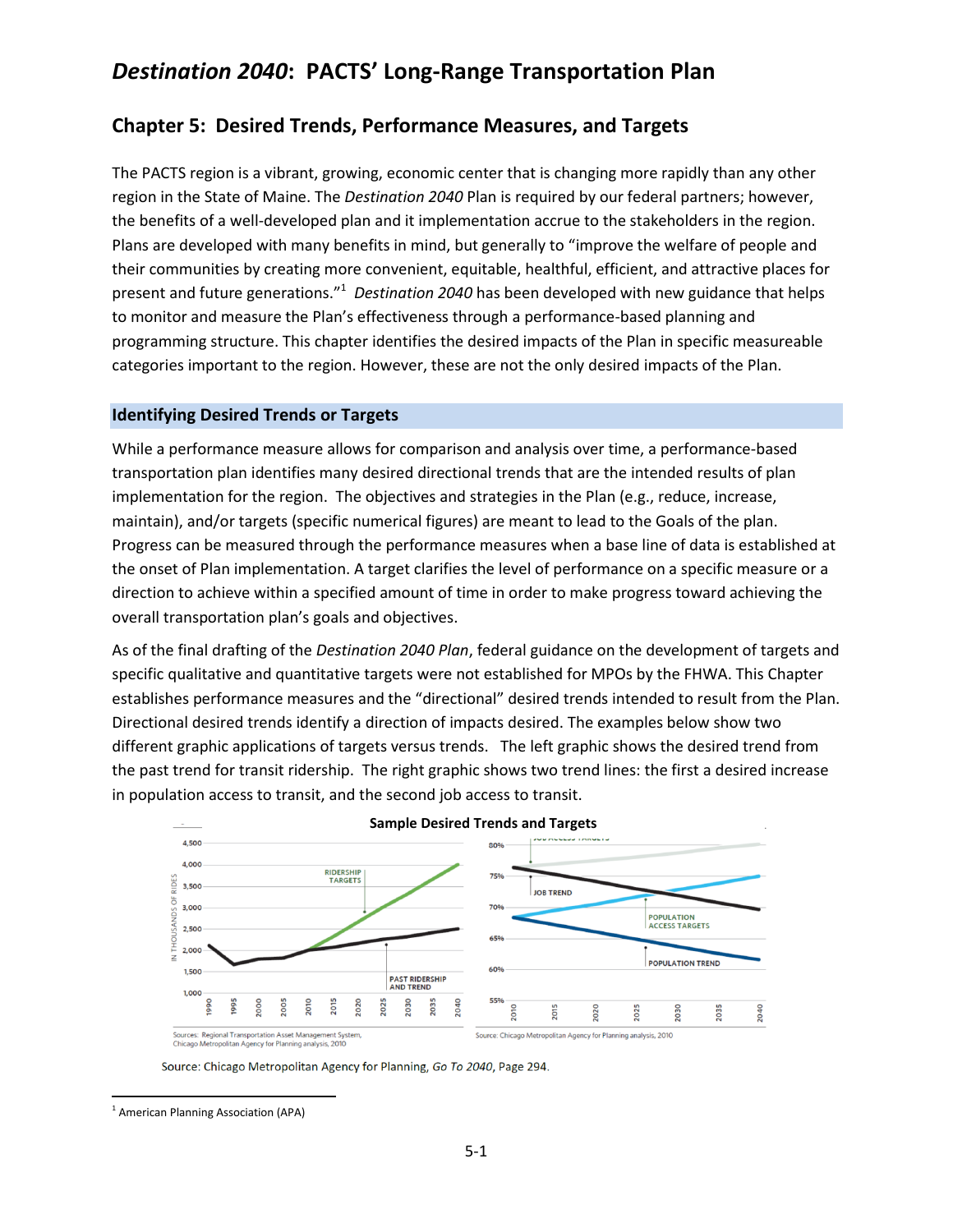### **Performance Measures Process Development**

As described in Chapter 2, federal law now requires that PACTS develop a performance measurement system in order to gauge future progress made with the investments in our region's transportation system using federal funds. The Federal Highway and Transit Administration (FHWA and FTA) require PACTS to have a set of performance measures in *Destination 2040*, and will require us to develop transportation system performance targets once official guidance is available.

During the recent past, PACTS staff and committees have laid the foundation for PACTS' performance measurement system through these various efforts:

- Attended federal webinars on performance-based transportation planning, read various FHWA guidance documents, and read the FHWA's *Performance-Based Planning and Programming Guidebook*.
- Compiled an initial set of performance measures in our 2013 federally-required *PACTS Congestion Management Process* Plan.
- Reviewed a wide array of potential performance measurements with our Long Range Transportation Plan Advisory Committee, including those compiled in the Sustain Southern Maine planning process.
- Coordinated with MaineDOT:
	- o Communicated with their Results and Information Office which is leading their performance measures work.
	- o Reviewed their safety core outcome performance measures and targets.
	- o Reviewed the draft list of public transportation performance measures in their *2015 Maine Strategic Transit Plan 2025* (and our Transit Committee and staff began working on transit performance measures for our region).
- Reviewed the regional transportation system data currently available for our region as collected by MaineDOT, the Turnpike Authority, our transit systems and our municipalities.
- Reviewed the performance measures developed by numerous metropolitan planning organizations, and looked closely at the measures developed for the Burlington (VT) and Worcester (MA) regions.
- Performed a statistically significant regional public opinion survey in which we asked about people's travel behavior in addition to their opinions on various topics. This 2014 survey had questions similar to our 2008 survey.
- Began to collect new data regarding bicycle and pedestrian travel, and average travel speeds at 75 locations in the region based on probe data sources.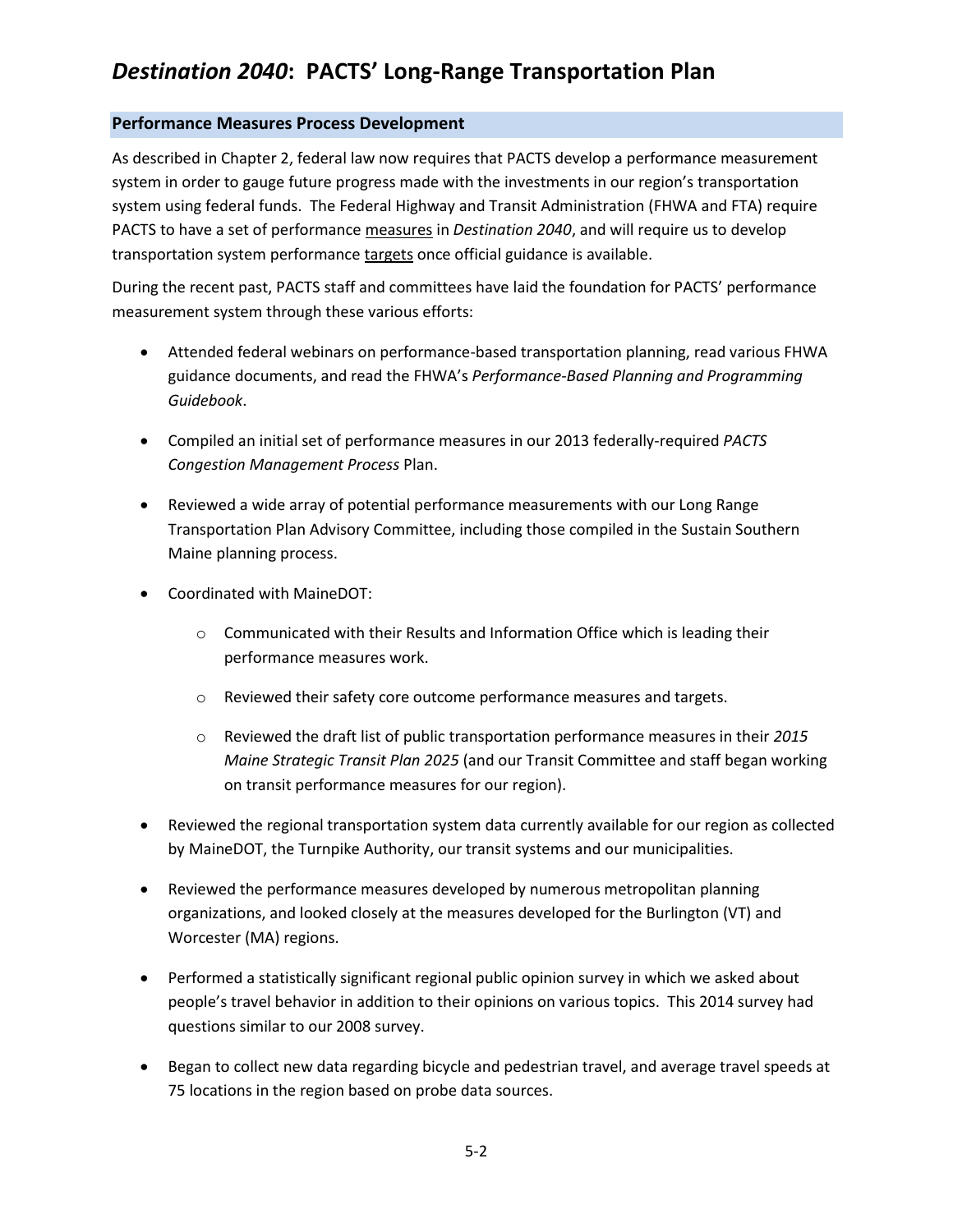In 2016 our federal agency partners will provide more specific guidance on performance measures and targets. Consequently, PACTS has budgeted planning resources to do the following during 2016 and 2017:

- Work with MaineDOT and our federal agency partners to learn what will be required, and to learn what MaineDOT will do regarding state transportation system performance targets.
- Continue to collect regional transportation system data and determine recent trends for our region.
- Work with our PACTS members to review the performance measures in the three tables below, and establish performance targets.
- Incorporate certain performance targets into the PACTS capital project selection process.

## **Transportation Performance Management Framework in MAP-21**

FHWA is currently working with states and metropolitan planning organizations to transition toward and implement a performance based approach to carrying out the Federal Highway Program known as Transportation Performance Management. Transportation Performance Management represents the opportunity to prioritize needs, and align resources for optimizing system performance in a collaborative manner. This transition was instituted in the federal legislation known as MAP-21 or "Moving Ahead for Progress in the 21st Century". This legislation integrates performance into many federal transportation programs and contains several performance elements. Below is a federal framework graphic that illustrates the pieces and relationships between them, including how PACTS' targets will fit in.

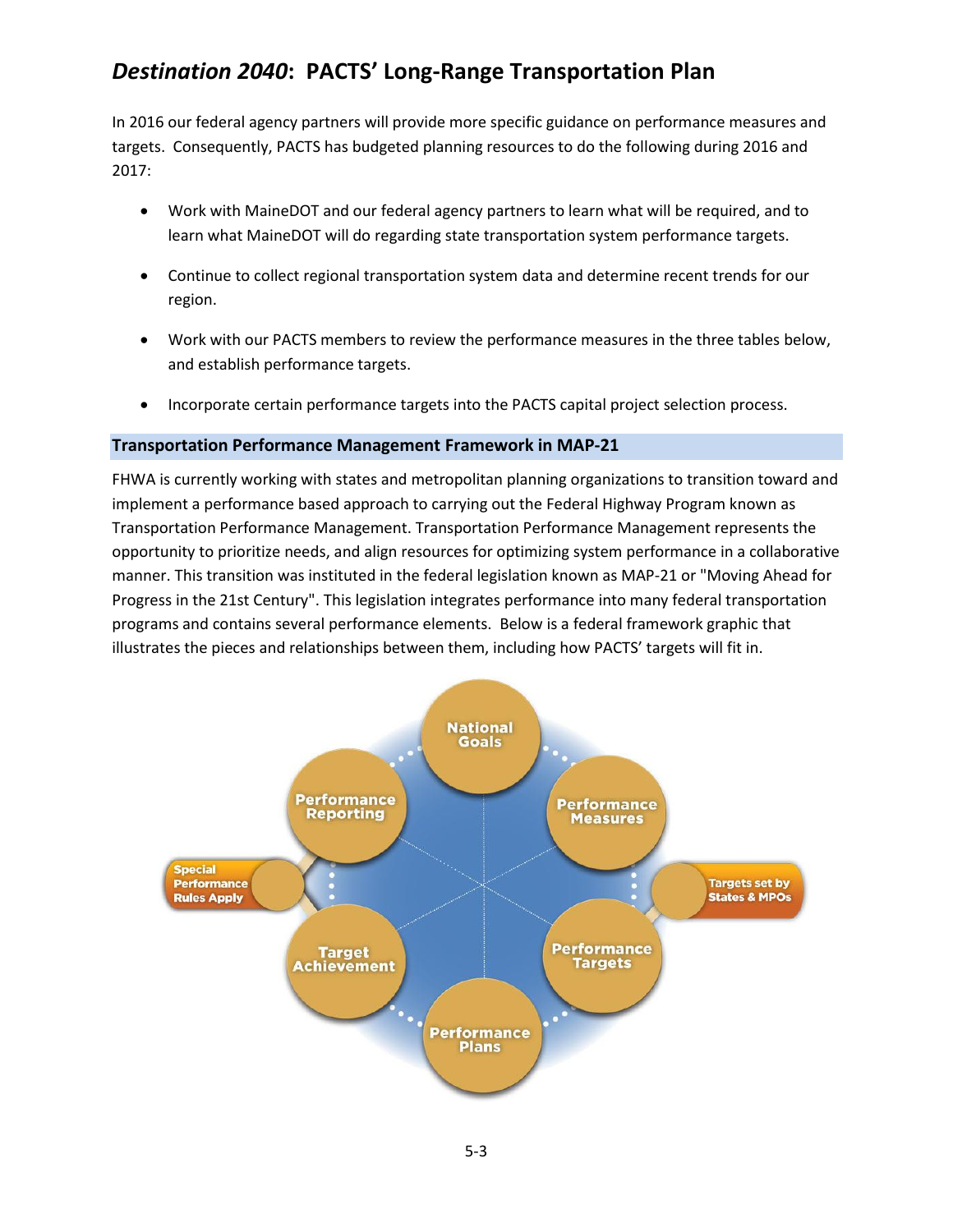Presented in Table 5-1 below is the initial set of PACTS regional transportation system performance measures. As further guidance on system performance is provided, it is PACTS' intent to expand and adapt this list – add to, delete from, or change as necessary. The table shows the PACTS region recent trend in each measure, the data source for each trend and the desired future trend for each measure.

|              |                                     | <b>PACTS Region</b> | <b>Trend Data</b>                   | <b>PACTS</b>         |
|--------------|-------------------------------------|---------------------|-------------------------------------|----------------------|
|              | <b>Performance Measure</b>          | <b>Recent Trend</b> | <b>Source</b>                       | <b>Desired Trend</b> |
|              |                                     |                     |                                     |                      |
| $\mathbf{1}$ | <b>Crashes</b>                      | <b>Decreasing</b>   | <b>MaineDOT</b>                     | <b>Decrease</b>      |
|              |                                     |                     |                                     |                      |
| $\mathbf{2}$ | Bus, ferry and rail ridership       | <b>Increasing</b>   | <b>Transit systems</b>              | <b>Increase</b>      |
|              |                                     |                     |                                     |                      |
| 3            | <b>Paratransit ridership</b>        | <b>Increasing</b>   | <b>Demand Response</b>              | <b>Increase</b>      |
|              |                                     |                     | <b>Transit Providers</b>            |                      |
|              |                                     |                     |                                     |                      |
| 4            | Driving alone to work               | <b>Increasing</b>   | <b>Census Bureau</b>                | <b>Decrease</b>      |
|              |                                     |                     | <b>PACTS Survey</b>                 |                      |
| 5            | Daily vehicle miles traveled        | <b>Decreasing</b>   | ?                                   | Reduce               |
|              | (VMT) per person                    |                     |                                     |                      |
|              |                                     |                     |                                     |                      |
| 6            | Time taken to restore traffic       | <b>Decreasing</b>   | MaineDOT and the Decrease           |                      |
|              | flow after an incident              |                     | <b>Turnpike</b>                     |                      |
|              |                                     |                     | <b>Authority?</b>                   |                      |
|              |                                     |                     |                                     |                      |
| 7            | Time wasted due to recurring        | ?                   | <b>Future PACTS</b>                 | <b>Decrease</b>      |
|              | congestion on our highways          |                     | speed data at<br>selected locations |                      |
|              |                                     |                     |                                     |                      |
|              |                                     | <b>Stable</b>       |                                     |                      |
| 8            | <b>Participation in the GoMaine</b> |                     | <b>GoMaine Program</b>              | <b>Increase</b>      |
|              | rideshare program                   |                     |                                     |                      |
| 9            | <b>Trips by Bicycle</b>             | <b>Increasing</b>   | PACTS 2014 Survey Increase          |                      |
|              |                                     |                     |                                     |                      |

| Table 5-1                                                              |
|------------------------------------------------------------------------|
| Initial Set of PACTS Region Transportation System Performance Measures |

PACTS will work with the Table 5-1 measures and the potential additional measures in Table 5-2 to generate a comprehensive range of regional transportation system performance targets during 2016 and 2017. *It is important to note that Tables 5-1 and 5-2 are not a complete set of potential measures, and that PACTS will consider other measures during the 2016 and 2017 work.*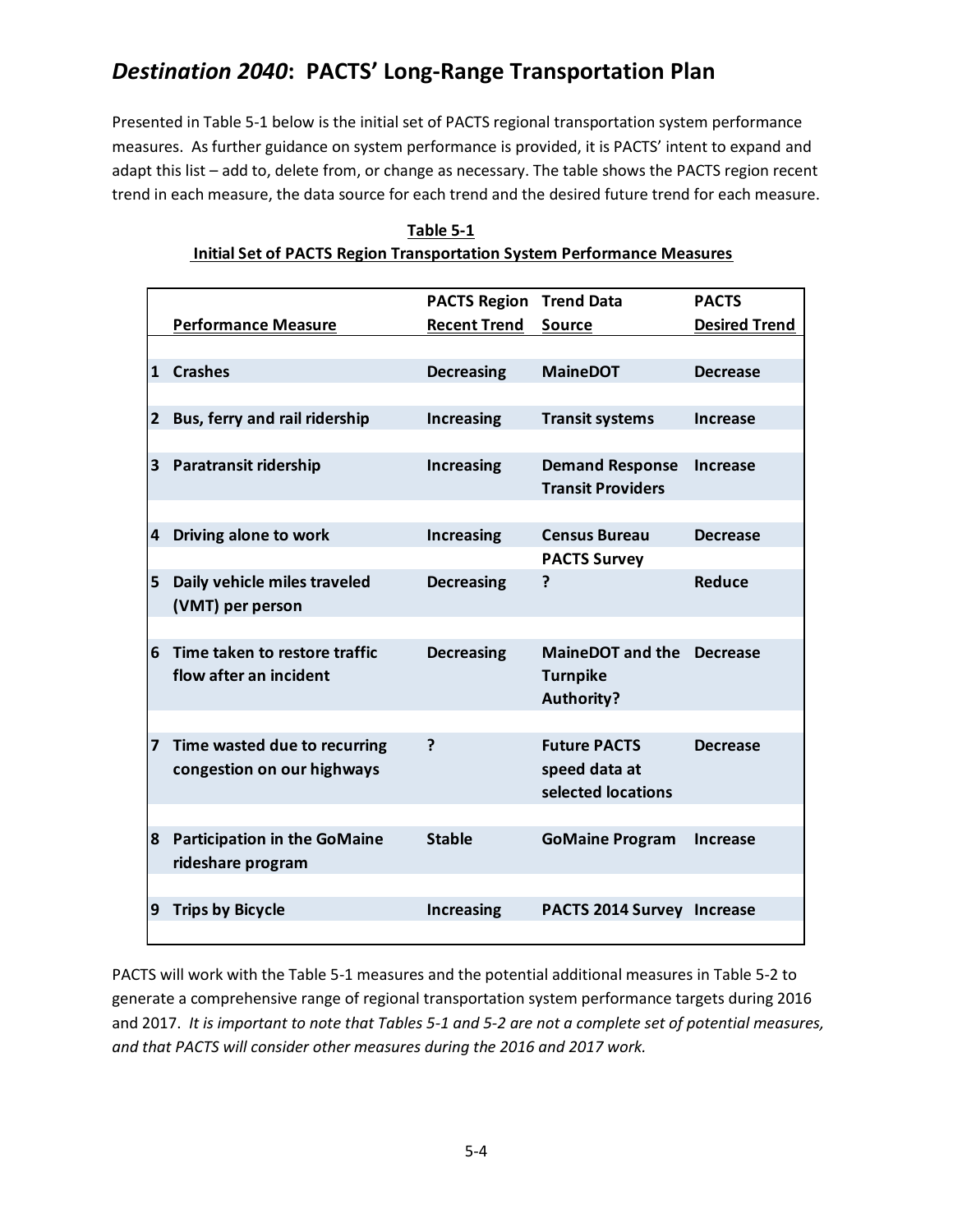## **Table 5-2**

# **Other Potential PACTS Region Transportation System Performance Measures**

|              | <b>Potential Measure</b>                       | <b>Report Reference</b>                                                                    |  |  |  |
|--------------|------------------------------------------------|--------------------------------------------------------------------------------------------|--|--|--|
|              | <b>Safety</b>                                  |                                                                                            |  |  |  |
| $\mathbf{1}$ | Traffic accident serious injuries              | MaineDOT's Statewide Safety Perform. Measures                                              |  |  |  |
| 2            | <b>Traffic accident fatalities</b>             | MaineDOT's Statewide Safety Perform. Measures                                              |  |  |  |
| 3            | Traffic/bicycle crashes                        | MaineDOT's Statewide Safety Perform. Measures                                              |  |  |  |
| 4            | Traffic/pedestrian crashes                     | MaineDOT's Statewide Safety Perform. Measures                                              |  |  |  |
|              | <b>Travel in Non-SOV Modes</b>                 |                                                                                            |  |  |  |
| 5            | Park and ride lot utilization                  | PACTS 2013 Congestion Management Process Plan                                              |  |  |  |
| 6            | Carpool, walk, bicycle and transit mode        | PACTS 2013 Congestion Management Process Plan                                              |  |  |  |
|              | share                                          |                                                                                            |  |  |  |
| 7            | Bus transfer wait times at pulse points        | PACTS 2013 Congestion Management Process Plan                                              |  |  |  |
| 8            | <b>Bus peak loading</b>                        | PACTS 2013 Congestion Management Process Plan                                              |  |  |  |
| 9            | Job accessibility by bus within average        | PACTS 2013 Congestion Management Process Plan                                              |  |  |  |
|              | commute time                                   |                                                                                            |  |  |  |
|              | 10 Bus on-time arrival                         | PACTS 2013 Congestion Management Process Plan                                              |  |  |  |
|              |                                                | 11 There are 21 proposed transit system performance measures in the 2015 Maine Strategic   |  |  |  |
|              |                                                | Transit Plan. The PACTS Transit Committee and staff began reviewing them in December 2015. |  |  |  |
|              | <b>Travel Delays</b>                           |                                                                                            |  |  |  |
|              | 12 Person hours of delay by mode               | PACTS 2013 Congestion Management Process Plan                                              |  |  |  |
|              | 13 Delay caused by freight deliveries          | PACTS 2013 Congestion Management Process Plan                                              |  |  |  |
|              | 14 80th percentile travel time index           | PACTS 2013 Congestion Management Process Plan                                              |  |  |  |
|              | <b>Preservation of the Existing System</b>     |                                                                                            |  |  |  |
|              | 15 Miles of collector roads eligible for PACTS | PACTS 2014 Regional Collector Roads Assessment                                             |  |  |  |
|              | preservation paving funds                      |                                                                                            |  |  |  |
|              | 16 Miles of arterial roads in good condition   | PACTS 2015 Regional Arterial Roads Assessment                                              |  |  |  |
|              | 17 Bridges in good condition                   | <b>MaineDOT</b>                                                                            |  |  |  |
|              | 18 Walking/biking infrastructure               | PACTS 2013 Congestion Management Process Plan                                              |  |  |  |
|              | 19 Sustainable transportation funding          | Burlington (VT) regional transportation plan                                               |  |  |  |
| <b>Other</b> |                                                |                                                                                            |  |  |  |
|              | 20 Electric vehicle registrations              | Burlington (VT) regional transportation plan                                               |  |  |  |
|              | 21 Freight mode shares for rail, air and water | PACTS 2013 Congestion Management Process Plan                                              |  |  |  |
|              | 22 Jobs access within average commute time     | PACTS 2013 Congestion Management Process Plan                                              |  |  |  |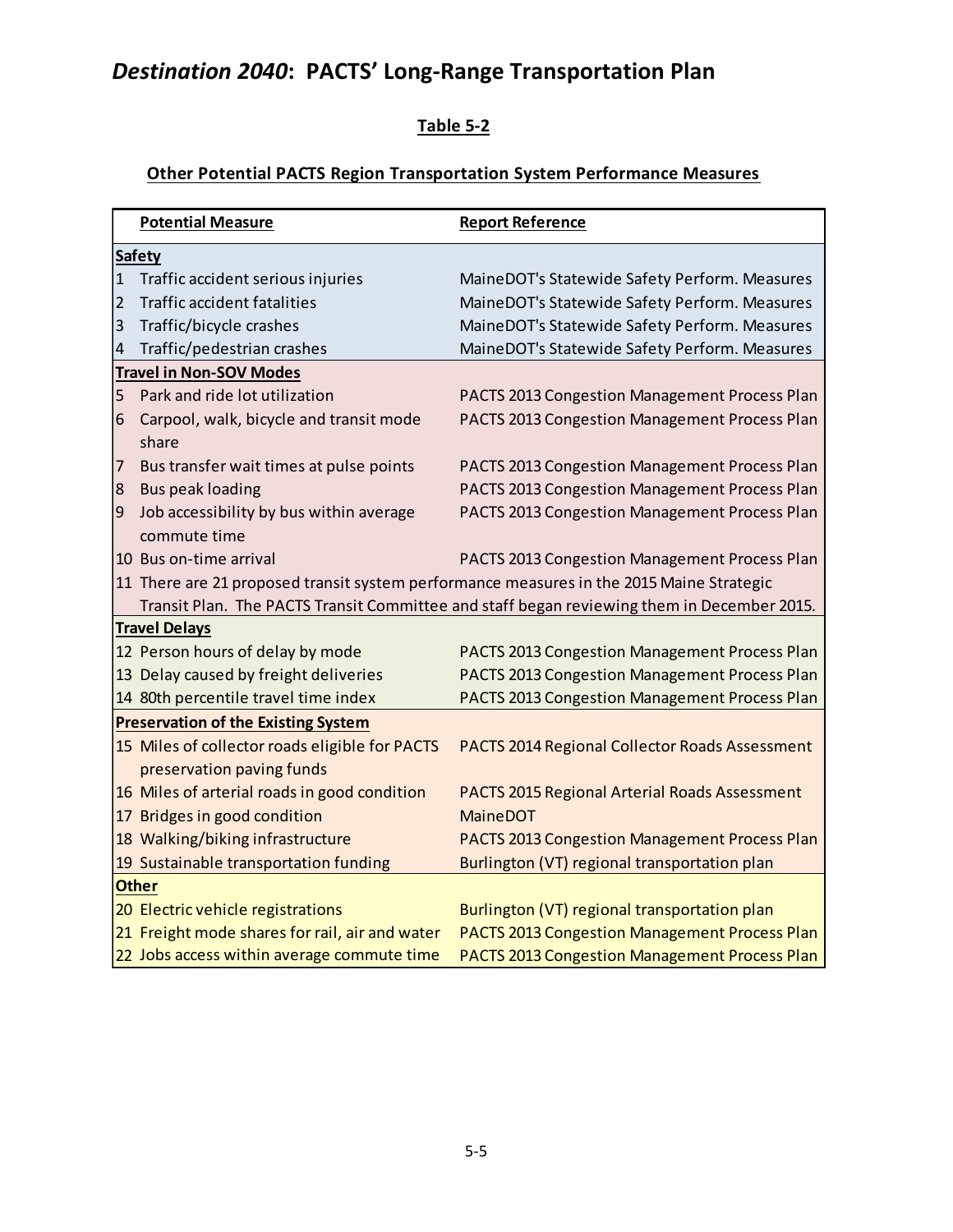Table 5-3 below shows how the measures in Tables 5-1 and 5-2 address the following federal guidance factors regarding performance-based transportation system planning. *Note that the table shows only the primary factor for each measure rather than the several factors that could apply to each measure.*

### Table 5-3

## Potential PACTS Region Transportation System Performance Measures And the Federal Transportation Priority Areas

|   | National Performance                                                                                 |                                 |                                 |  |  |
|---|------------------------------------------------------------------------------------------------------|---------------------------------|---------------------------------|--|--|
|   | Performance Measures (from Table 5-1)                                                                | Areas                           | <b>Federal Planning Factors</b> |  |  |
| 1 | Crashes                                                                                              | Safety                          | Safety                          |  |  |
| 2 | Bus, ferry and rail ridership                                                                        | System reliability              | Economic vitality               |  |  |
| 3 | Paratransit ridership                                                                                | Not applicable                  | Accessibility and mobility      |  |  |
| 4 | Driving alone to work                                                                                | Congestion reduction            | Environment                     |  |  |
| 5 | Daily vehicle miles traveled per person                                                              | Congestion reduction            | Environment                     |  |  |
| 6 | Time taken to restore traffic flow after an<br>incident                                              | Safety                          | Management and operation        |  |  |
| 7 | Time wasted due to recurring congestion<br>on our highways                                           | System reliability              | Management and operation        |  |  |
| 8 | Participation in the GoMaine rideshare                                                               | Environmental                   | Environment                     |  |  |
|   | program                                                                                              | sustainability                  |                                 |  |  |
| 9 | Bicycle travel                                                                                       | Environmental                   | Accessibility and mobility      |  |  |
|   |                                                                                                      | sustainability                  |                                 |  |  |
|   | Performance Measures (from Table 5-2)                                                                |                                 |                                 |  |  |
| 1 | Traffic accident serious injuries                                                                    | Safety                          | Safety                          |  |  |
| 2 | Traffic accident fatalities                                                                          | Safety                          | Safety                          |  |  |
| 3 | Traffic/bicycle crashes                                                                              | Safety                          | Safety                          |  |  |
| 4 | Traffic/pedestrian crashes                                                                           | Safety                          | Safety                          |  |  |
| 5 | Park and ride lot utilization                                                                        | Congestion reduction            | Environment                     |  |  |
| 6 | Carpool, walk, bicycle and transit mode                                                              | Environmental                   | Environment                     |  |  |
|   | share                                                                                                | sustainability                  |                                 |  |  |
| 7 | Bus transfer wait times at pulse points                                                              | System reliability              | Management and operation        |  |  |
| 8 | Bus peak loading                                                                                     | System reliability              | Management and operation        |  |  |
| 9 | Job accessibility by bus within average<br>commute time                                              | Freight/Economic                |                                 |  |  |
|   | 10 Bus on-time arrival                                                                               | System reliability              | Management and operation        |  |  |
|   | 11 21 proposed transit measures in the 2015<br>Maine Strategic Transit Plan                          | System reliability              | Management and operation        |  |  |
|   | 12 Person hours of delay by mode                                                                     | Congestion reduction            | Management and operation        |  |  |
|   | 13 Delay caused by freight deliveries                                                                | Congestion reduction            | Management and operation        |  |  |
|   | 14 80th percentile travel time index                                                                 |                                 |                                 |  |  |
|   | 15 Miles of collector roads eligible for PACTS Infrastructure condition<br>preservation paving funds |                                 | Preserve existing system        |  |  |
|   | 16 Miles of arterial roads in good condition                                                         | Infrastructure condition        | Preserve existing system        |  |  |
|   | 17 Bridges in good condition                                                                         | Infrastructure condition        | Preserve existing system        |  |  |
|   | 18 Walking/biking infrastructure                                                                     | Infrastructure condition        |                                 |  |  |
|   | 19 Sustainable transportation funding                                                                | Infrastructure condition        | Preserve existing system        |  |  |
|   | 20 Electric vehicle registrations                                                                    | Environmental<br>sustainability | Environment                     |  |  |
|   | 21 Freight mode shares for rail, air and water                                                       | Freight/Economic                | Economic vitality               |  |  |
|   | 22 Jobs access within average commute time                                                           | Freight/Economic                | Economic vitality               |  |  |